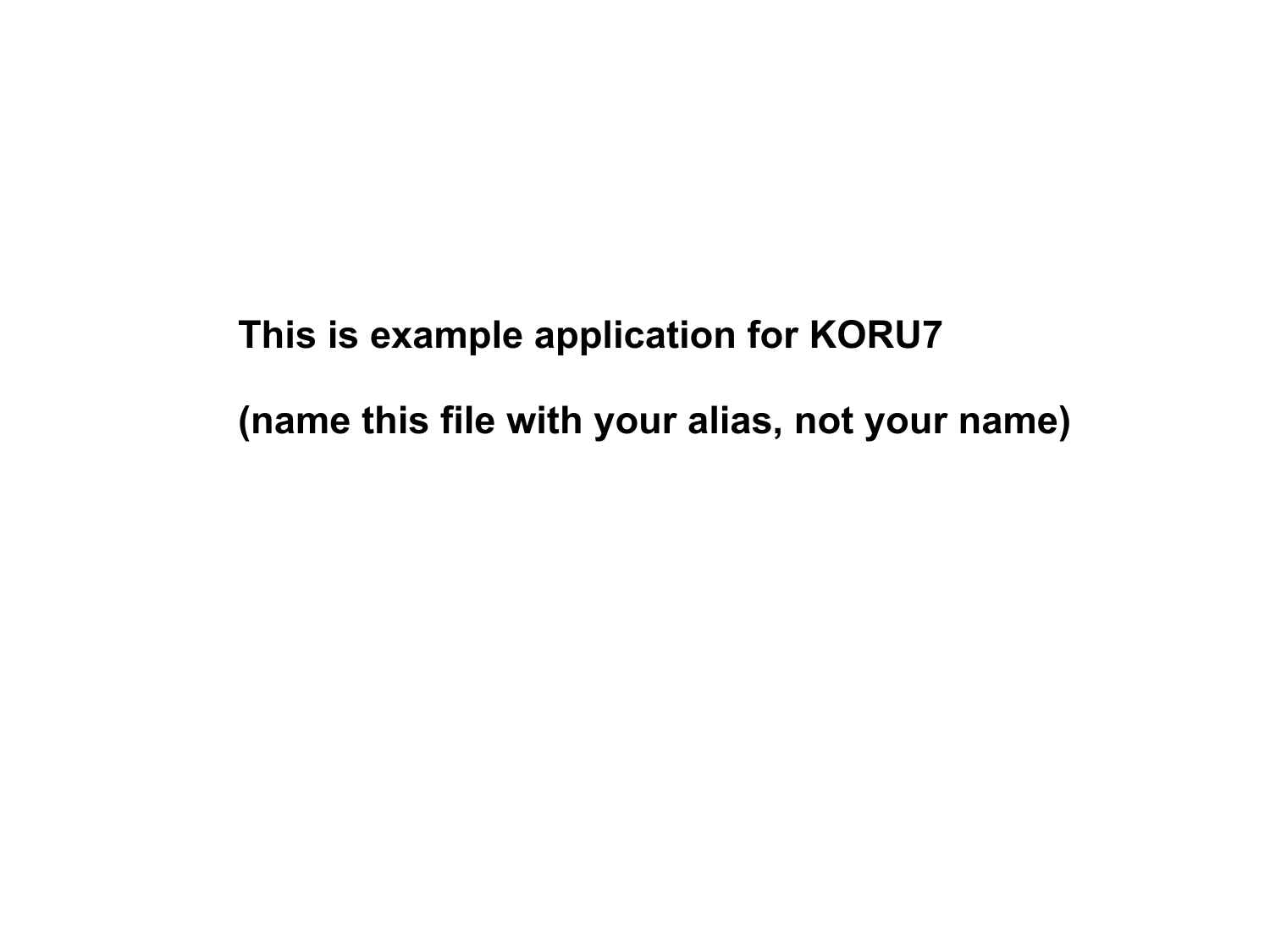picture of your work

**Title: (no title) Type: necklace Year: 2020 Materials: textile, copper, bone Size : diameter 40 cm, thickness 1 cm**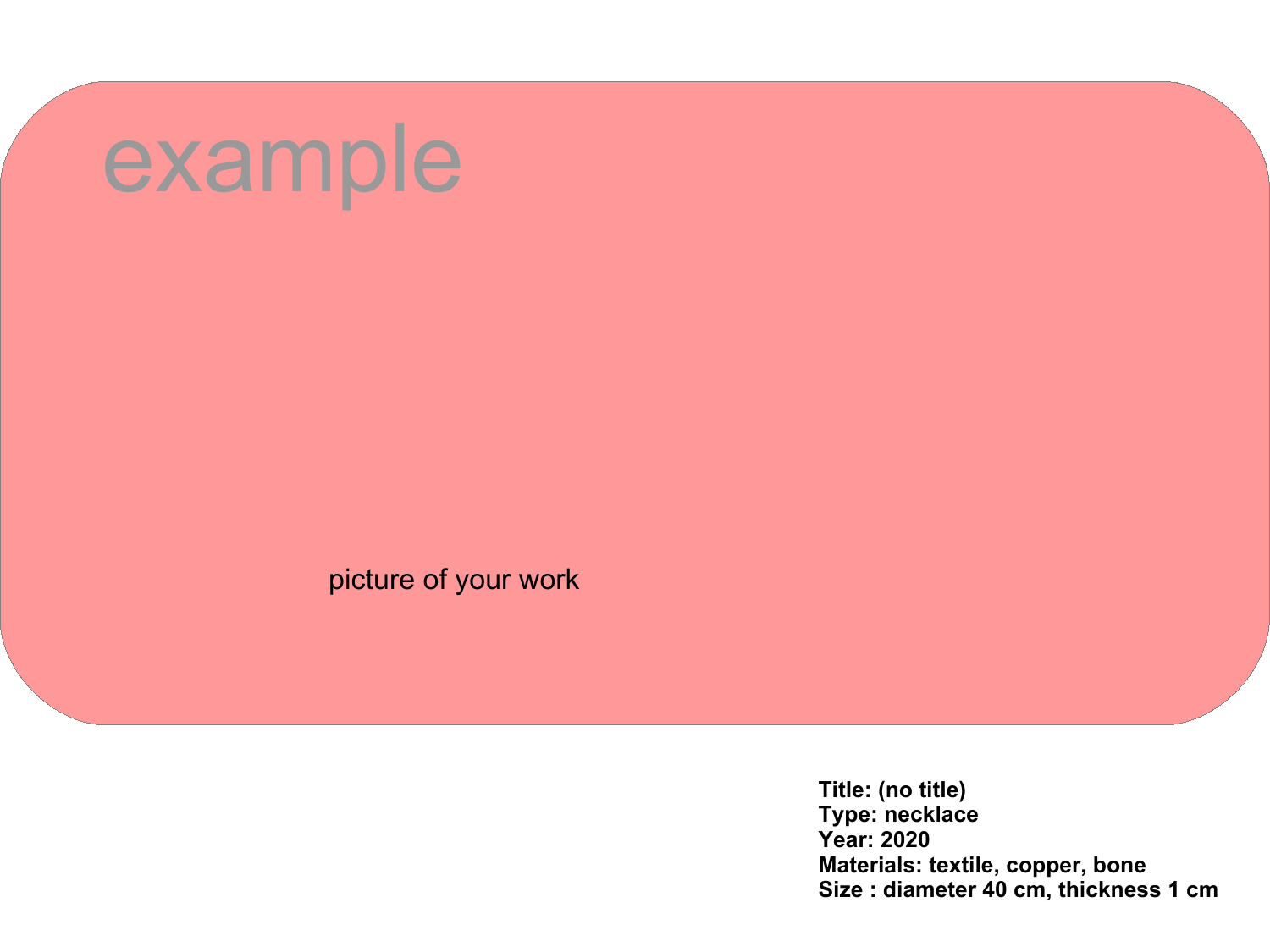picture of your work



**Title: (no title) Type: brooch Year: 2020 Materials: wood, silver Size : 20 x 15 x 10 cm**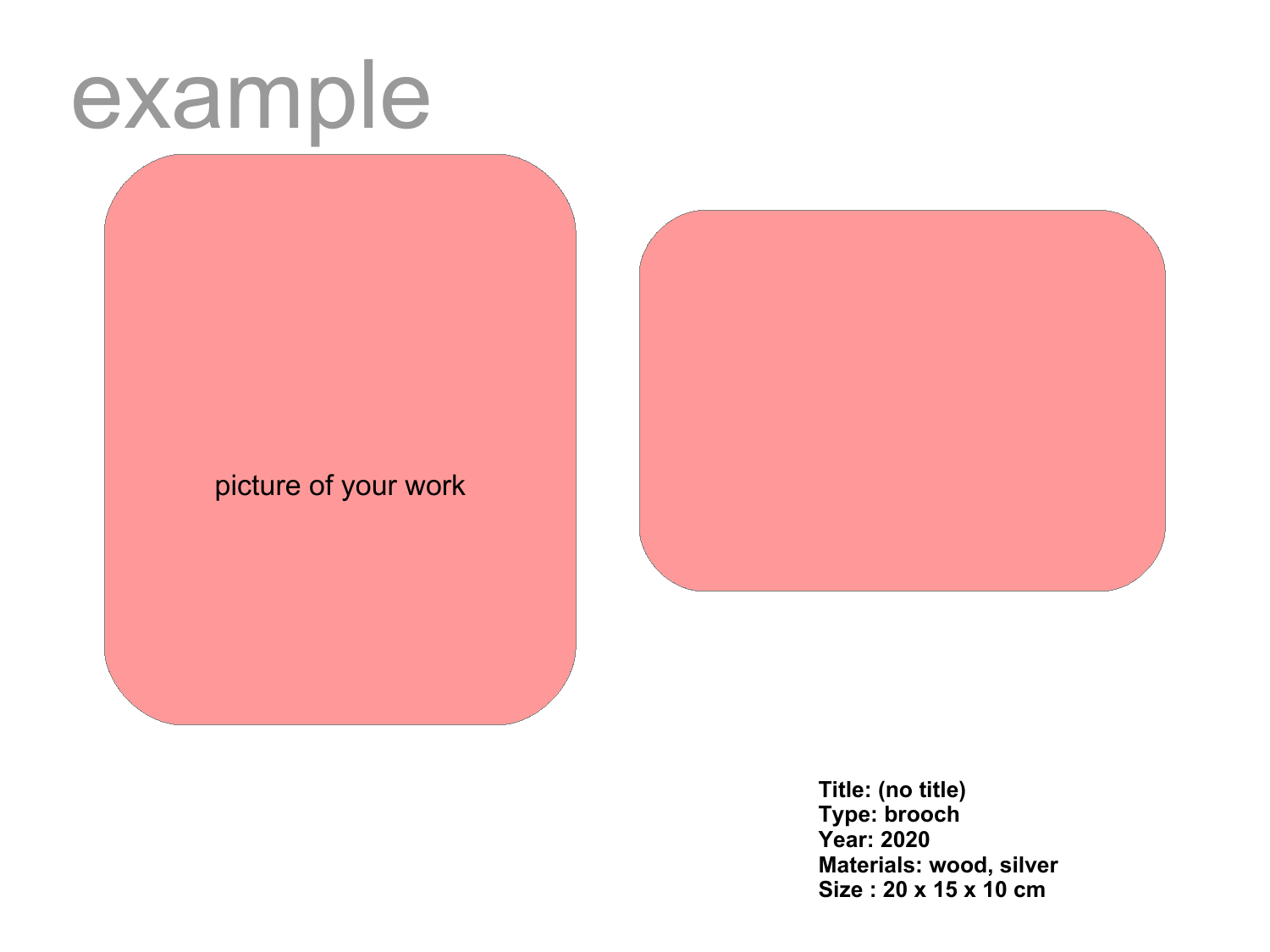

**Title: (no title) Type: ring / object Year: 2020 Materials: wood Size : 1x2x2 cm (one, five pieces form one unit)**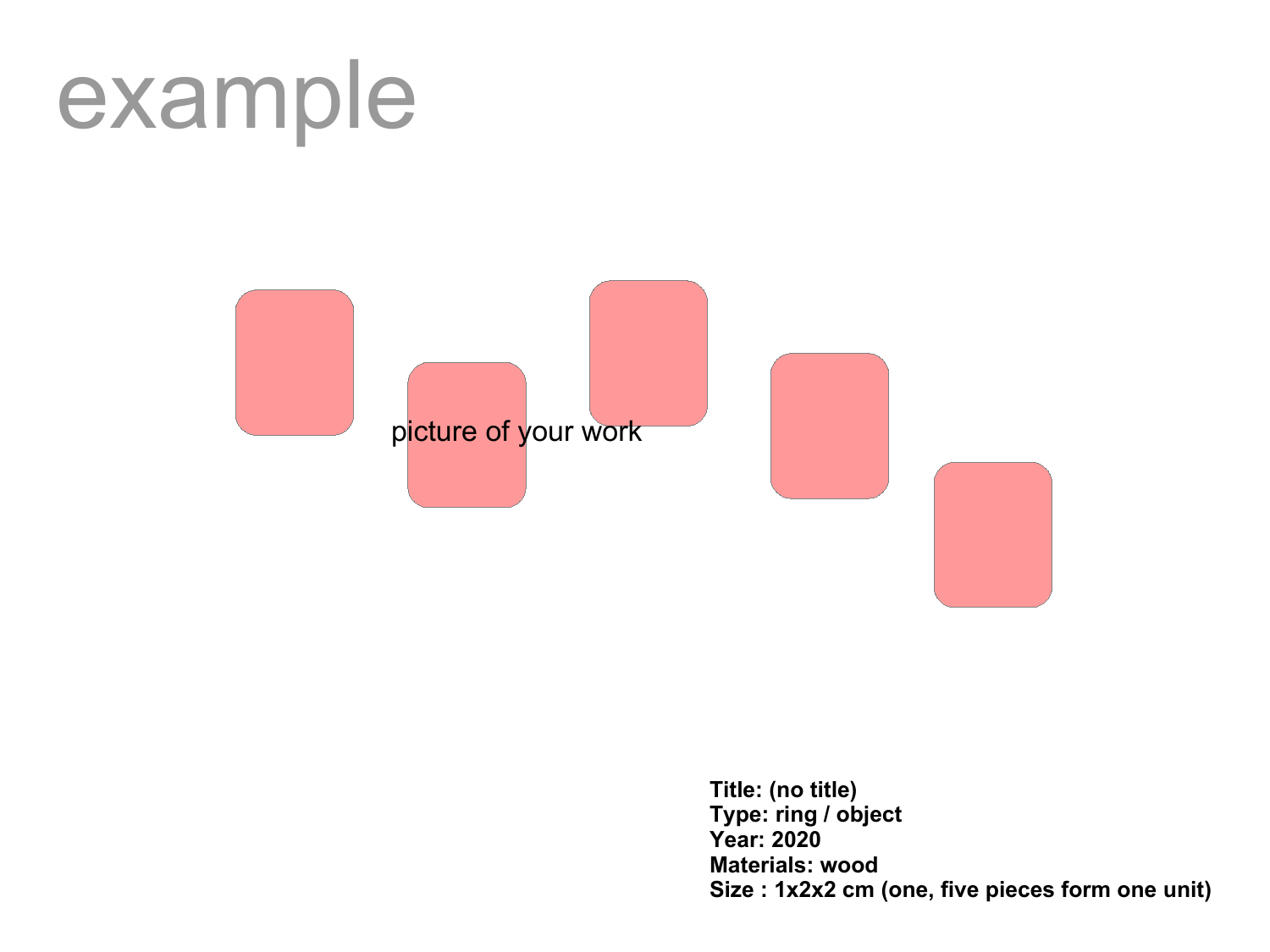picture of your work

**Title: Stars Type: installation Year: 2020 Materials: textile, plaster Size : 100 x 100 x 150 cm**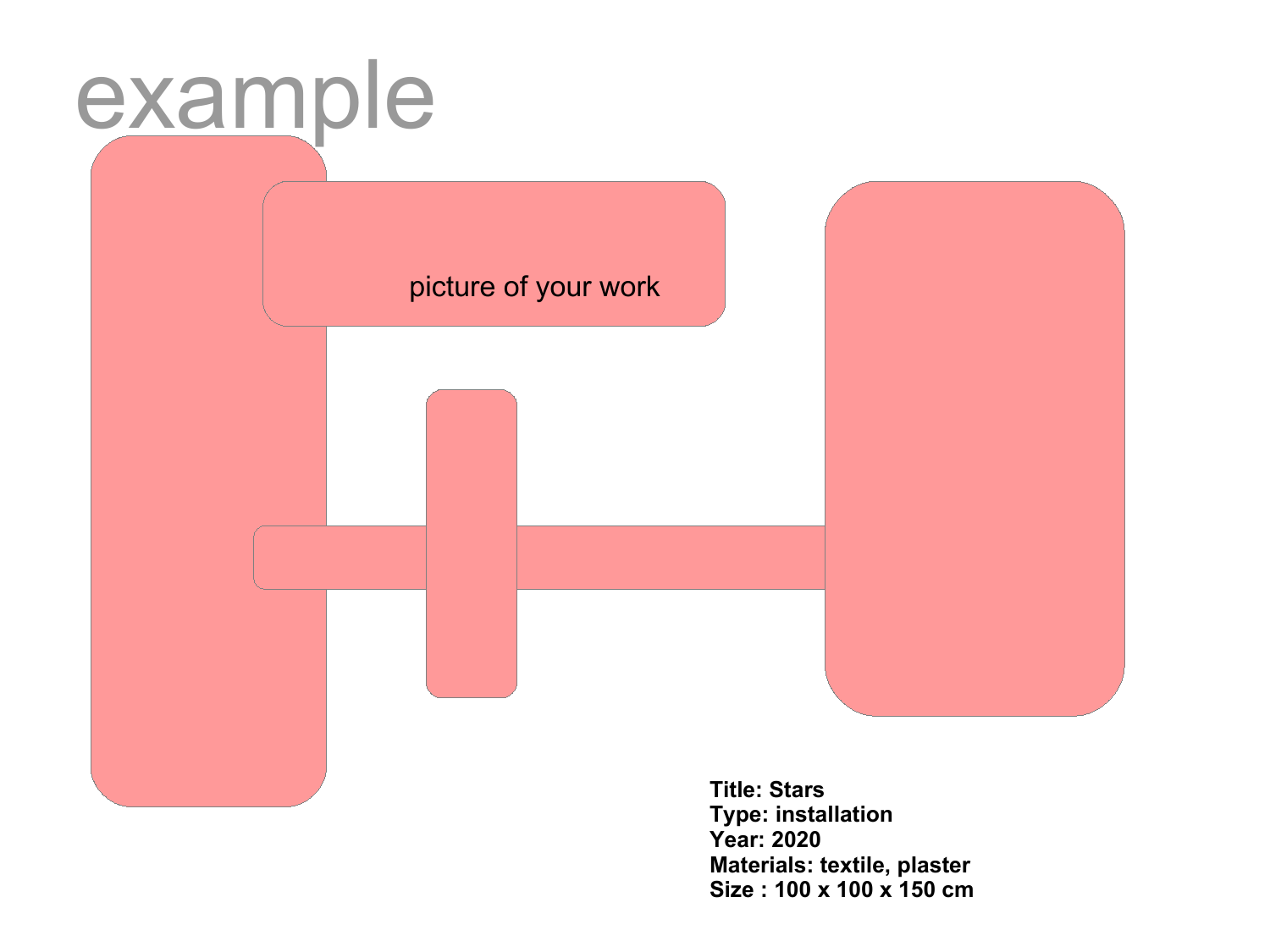Link to video: xxxxxxxx Password: xxxxxxx

> **Title: Xxx Xxx Xxx Type: Video, 5 minutes loop, without sound Year: 2019**

**Preferably shown in loop in dark room or other notions that need mentioning.**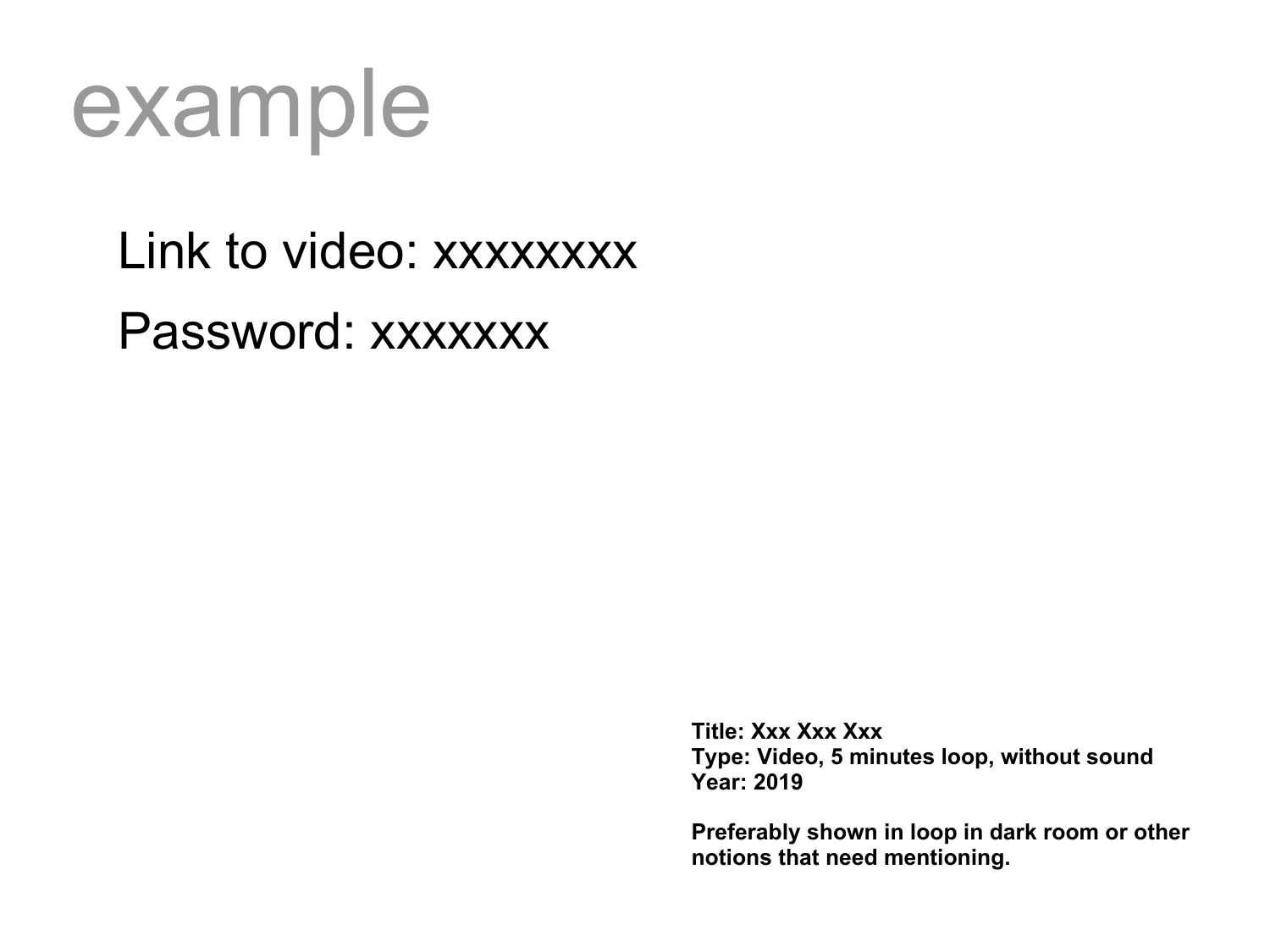### **Artist statement:**

Lorem ipsum dolor sit amet, consectetur adipisci elit, sed eiusmod tempor incidunt ut labore et dolore magna aliqua. Ut enim ad minim veniam, quis nostrud exercitation ullamco laboris nisi ut aliquid ex ea commodi consequat. Quis aute iure reprehenderit in voluptate velit esse cillum dolore eu fugiat nulla pariatur. Excepteur sint obcaecat cupiditat non proident, sunt in culpa qui officia deserunt mollit anim id est laborum. Lorem ipsum dolor sit amet, consectetur adipisci elit, sed eiusmod tempor incidunt ut labore et dolore magna aliqua. Ut enim ad minim veniam, quis nostrud exercitation ullamco laboris nisi ut aliquid ex ea commodi consequat. Quis aute iure reprehenderit in voluptate velit esse cillum dolore eu fugiat nulla pariatur. Excepteur sint obcaecat cupiditat non proident, sunt in culpa qui officia deserunt mollit anim id est laborum.

### **Artist´s country of origin/ living and working: Finland**

### **Introduction of pieces in this document (voluntary)**

Lorem ipsum dolor sit amet, consectetur adipisci elit, sed eiusmod tempor incidunt ut labore et dolore magna aliqua. Ut enim ad minim veniam, quis nostrud exercitation ullamco laboris nisi ut aliquid ex ea commodi consequat. Quis aute iure reprehenderit in voluptate velit esse cillum dolore eu fugiat nulla pariatur. Excepteur sint obcaecat cupiditat non proident, sunt in culpa qui officia deserunt mollit anim id est laborum.max 2000 characters. Lorem ipsum dolor sit amet, consectetur adipisci elit, sed eiusmod tempor incidunt ut labore et dolore magna aliqua. Ut enim ad minim veniam, quis nostrud exercitation ullamco laboris nisi ut aliquid ex ea commodi consequat. Quis aute iure reprehenderit in voluptate velit esse cillum dolore eu fugiat nulla pariatur. Excepteur sint obcaecat cupiditat non proident, sunt in culpa qui officia deserunt mollit anim id est laborum.

### **These texts max. 2000 characters altogether**.